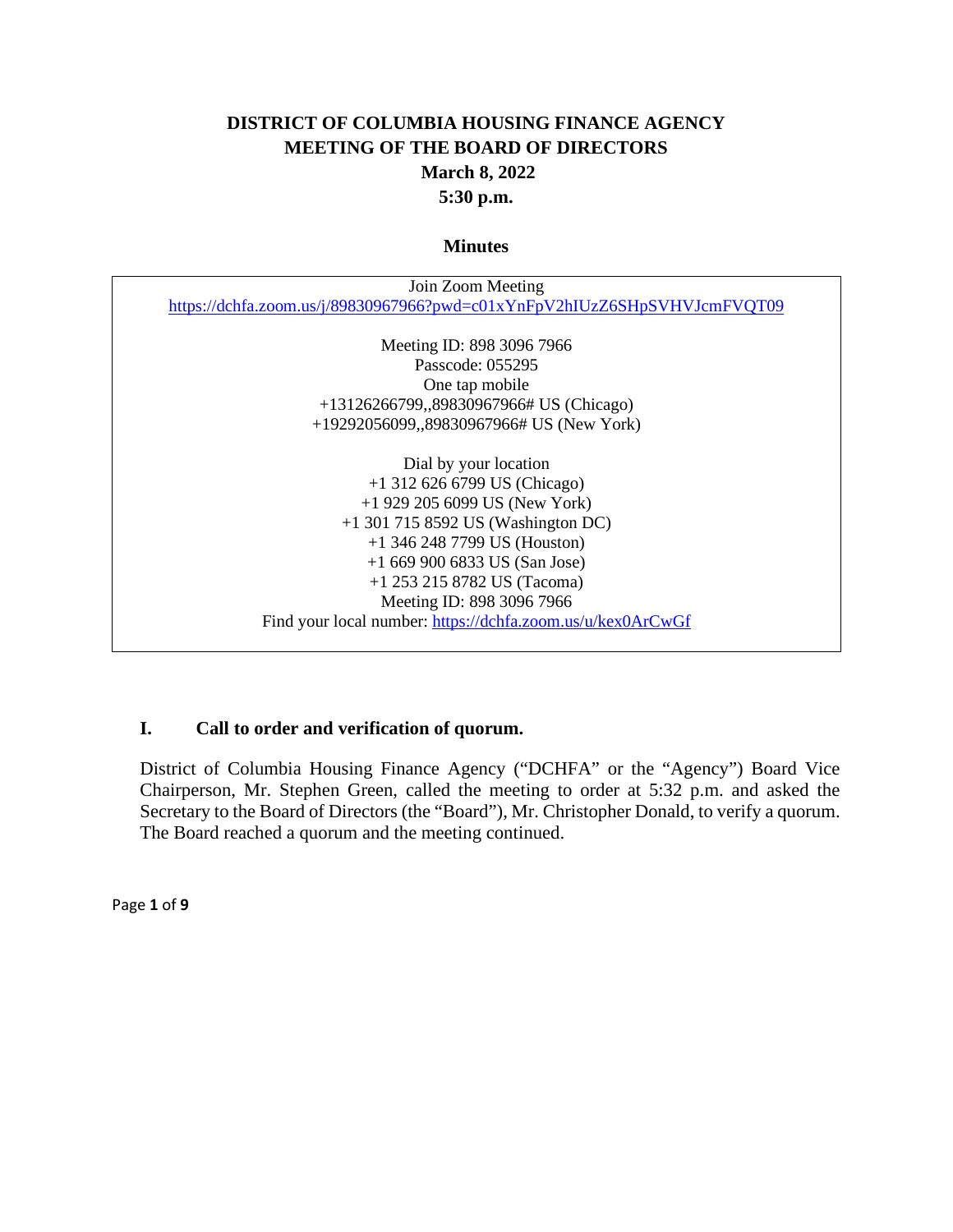The following members were present via Zoom: Mr. Buwa Binitie, Mr. Stephen M. Green, Ms. Heather Howard, and Mr. Bryan "Scottie" Irving.

### **I. Vote to approve the minutes from the February 8, 2022 and February 14, 2022 Board meetings.**

A motion was called to approve the minutes of the February 8, 2022 and February 14, 2022 Board meetings by Mr. Binitie. Ms. Howard made a motion to approve the minutes. The motion was properly seconded by Mr. Irving. Mr. Donald took a voice vote. The motion passed by a chorus of ayes.

Mr. Binitie stated that his company, Dantes Partners, is in business with Jonathan Rose and therefore, he will recuse himself from any discussion or voting related to Faircliff Plaza East.

Mr. Green stated that his company, The NHP Foundation, is the sponsor and current owner of the Ridgecrest property and he would recuse himself from any discussion or voting on the Ridgecrest Village Phase I transaction.

## **II. Vote to close meeting to discuss 7428 Georgia Avenue and the disposition of 815 Florida Avenue NW.**

Pursuant to the District of Columbia Administrative Procedure Act, the Chairperson of the Board of Directors called a vote to close the meeting in order to discuss, establish, or instruct the public body's staff or negotiating agents concerning the position to be taken in negotiating **7428 Georgia Avenue and the disposition of 815 Florida Avenue NW**. An open meeting would adversely affect matters related to the Agency. (D.C. Code §2-575(b)(2)).

Mr. Binitie called for a motion to close the meeting. Mr. Jackson made a motion to close the meeting. The motion was properly seconded by Mr. Irving. The motion passed by a chorus of ayes.

Mr. Binitie discussed that he is not involved in the Ridgecrest transaction, but that he is involved in a purchase contract for a neighboring property with the same seller. Mr. Binitie asked the Agency's General Counsel, Mr. Michael Hentrel, and the Agency's Board attorney, Mr. Thorn Pozen. Mr. Pozen stated that he appreciated Mr. Binitie's disclosure and that there was no conflict. Mr. Hentrel deferred to Mr. Pozen's analysis.

The meeting was closed at 5:37 p.m. and re-opened at 5:54 p.m.

### Page **2** of **9**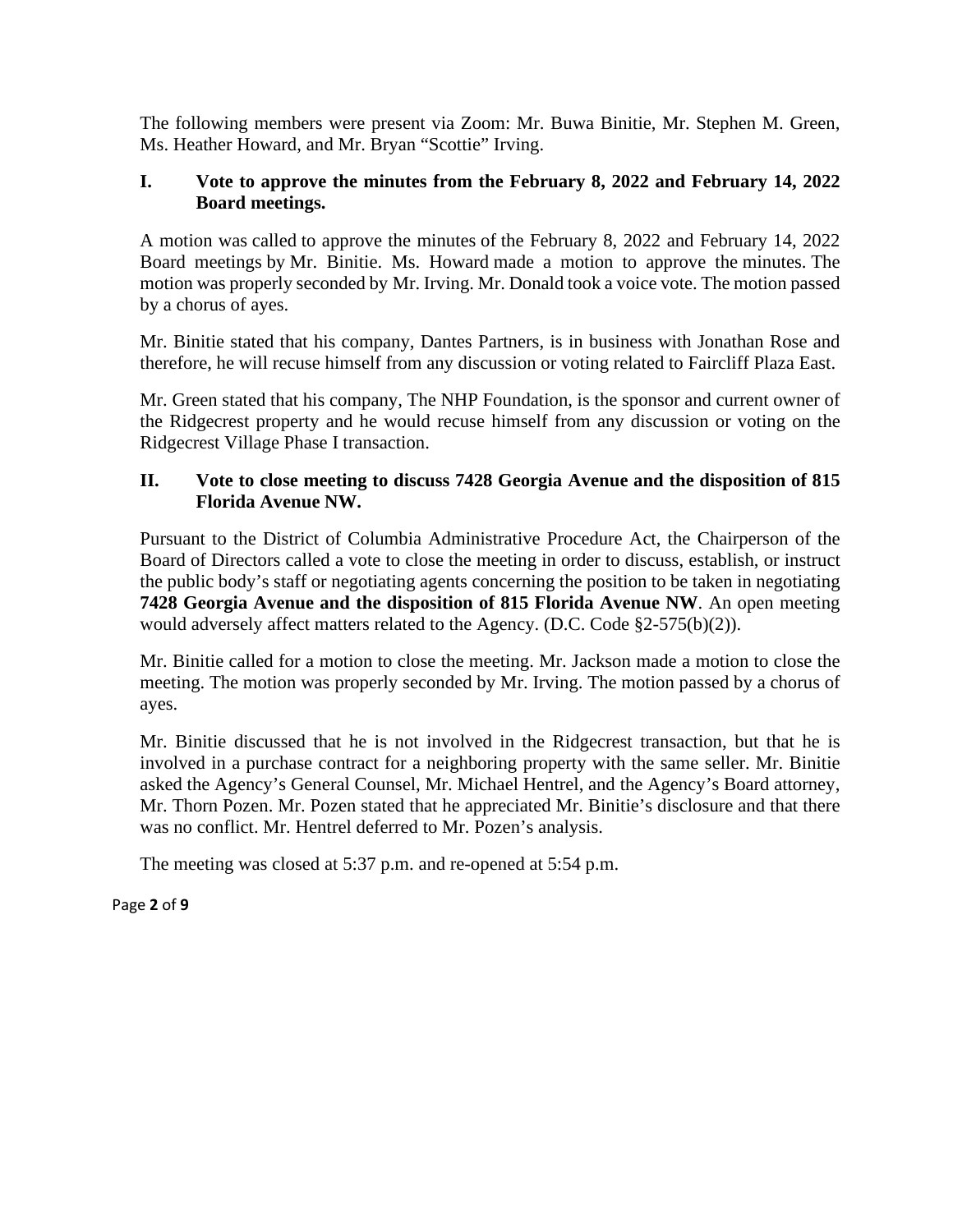## **III. Consideration of DCHFA Eligibility Resolution No. 2022-07 for 7428 Georgia Avenue.**

Mr. Scott Hutter, Deputy Director, Multifamily Neighborhood Lending & Investments ("MLNI"), presented the transaction to the Board. The MLNI team presents its recommendation to authorize the issuance of tax-exempt bonds in an amount not to exceed \$19.2 million for 7428 Georgia Avenue Apartments (the "Project").

The MLNI division recommends the authorization of an increase to the bond allocation for 7428 Georgia Avenue Apartments to \$19.2 million. The Project was initially induced on November 9, 2021, and the development scheme has not materially changed. The Project received an updated construction cost projection reflecting an increase in the total development cost by \$1.34 million, or approximately 4.2%.

The Project sponsor and their equity syndicator, PNC, approached the Agency with concerns regarding the 50 percent test. The MLNI department believes that a preemptive increase to the Project's tax-exempt bond issuance is well supported.

This request to receive a higher bond allocation should not impact the projected closing date for this Project, which is in mid-May 2022.

The original approved bond issuance with the updated aggregate basis reflected 51.8% on the 50 percent test. This provided limited cushion for any rising Project costs during the construction period and significantly increases the likelihood that the Project will need a supplemental bond issuance.

The MLNI division proposes an increase to the bond issuance to allow for a 54.6% on the 50 percent test.

Mr. Hutter concluded his presentation and introduced Mr. Patrick Conway from Lock 7 Development and Mr. Jordan Bishop from Audubon Enterprises.

There were no questions.

Mr. Donald called for a vote to approve DCHFA Eligibility Resolution No. 2022-07 for 7428 Georgia Avenue. Mr. Green made a motion to approve the resolution and it was properly seconded by Ms. Howard. Mr. Donald took a poll vote because the Agency is reserving volume cap. The resolution was unanimously approved.

Page **3** of **9**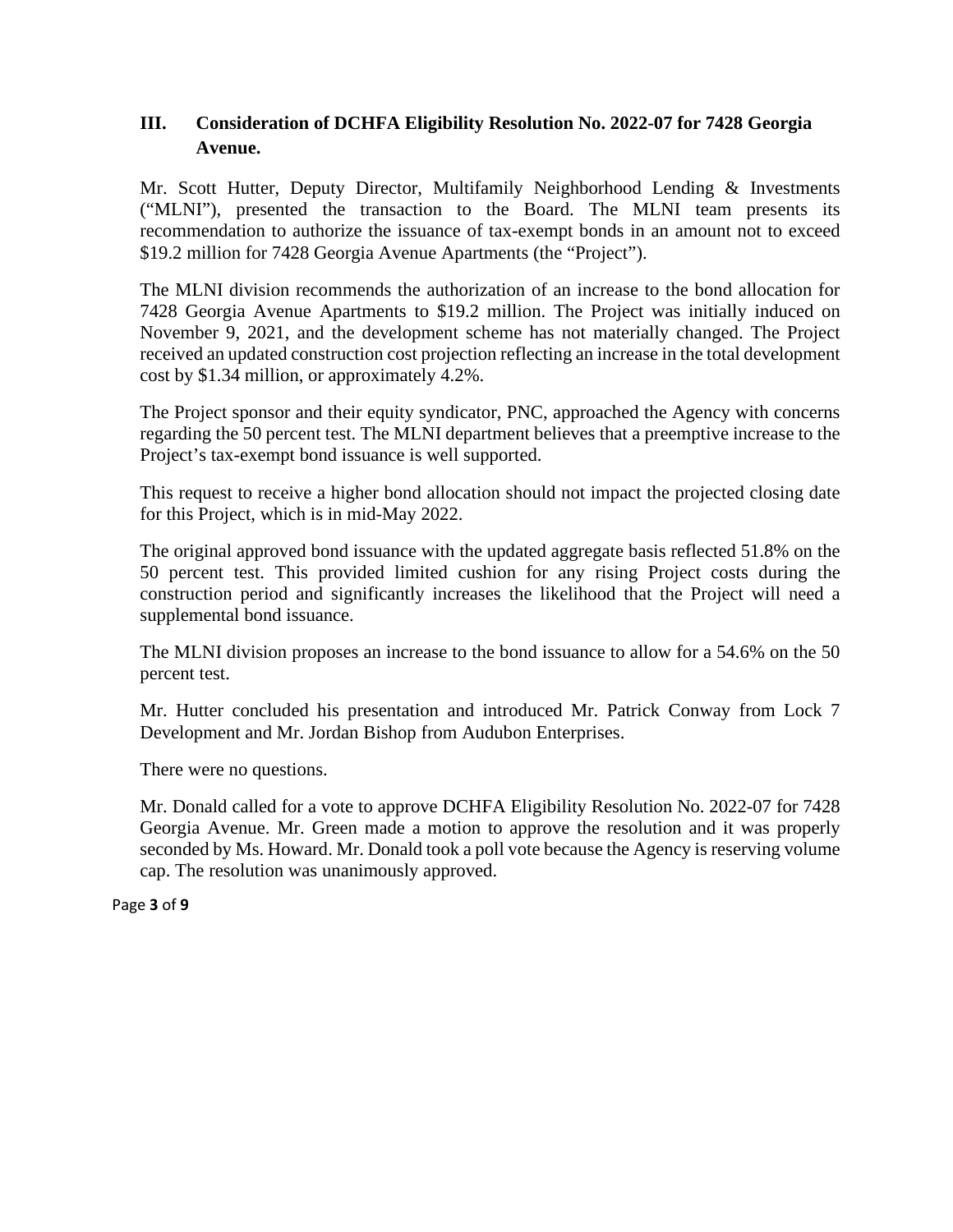Mr. Green stated that his company, The NHP Foundation, is the sponsor and current owner of the Ridgecrest Village Phase 1 property. He recused himself from any discussion or voting on the transaction and exited the Zoom call. He did not participate in any discussions or votes for the Ridgecrest Village Phase 1 transaction.

# **IV. Vote to close meeting to discuss Ridgecrest Village Phase I.**

Pursuant to the District of Columbia Administrative Procedure Act, the Chairperson of the Board of Directors called a vote to close the meeting in order to discuss, establish, or instruct the public body's staff or negotiating agents concerning the position to be taken in negotiating **Ridgecrest Village Phase I**. An open meeting would adversely affect matters related to the Agency. (D.C. Code §2-575(b)(2)).

Mr. Binitie called for a motion to close the meeting. Ms. Howard made a motion to close the meeting. The motion was properly seconded by Mr. Irving. The motion passed by a chorus of ayes.

The meeting was closed at 6:03 p.m. and re-opened at 6:14 p.m.

# **V. Consideration of DCHFA Eligibility Resolution for Ridgecrest Village Phase I.**

Mr. James Holley-Grisham, Senior Multifamily Loan Analyst, Multifamily Neighborhood Lending & Investments ("MLNI"), presented the transaction to the Board. The MLNI team presents its recommendation to authorize the issuance of tax-exempt bonds in an amount not to exceed \$24,830,000 for Ridgecrest Village Phase I (the "Project").

The Project is located in the Shipley Terrace neighborhood of Southeast Washington, DC and is 0.7 miles away from the Congress Heights Metro Station, on the Green Line.

The unit mix of the Development consists of 140 units, including 4 one-bedroom units, 88 twobedroom units, and 48 three-bedroom units. Twenty-eight units are restricted to 30% of the Area Median Income ("AMI") and will benefit from Local Rent Supplement Payment ("LRSP") contracts.

The effective gross income is projected to be approximately \$2,394,000 year one, assuming a 5-7% economic vacancy rate. Annual operating expenses are projected to be approximately \$1,289,000, or \$9,200 per unit, resulting in a Net Operating Income ("NOI") of \$1,105,000 in

### Page **4** of **9**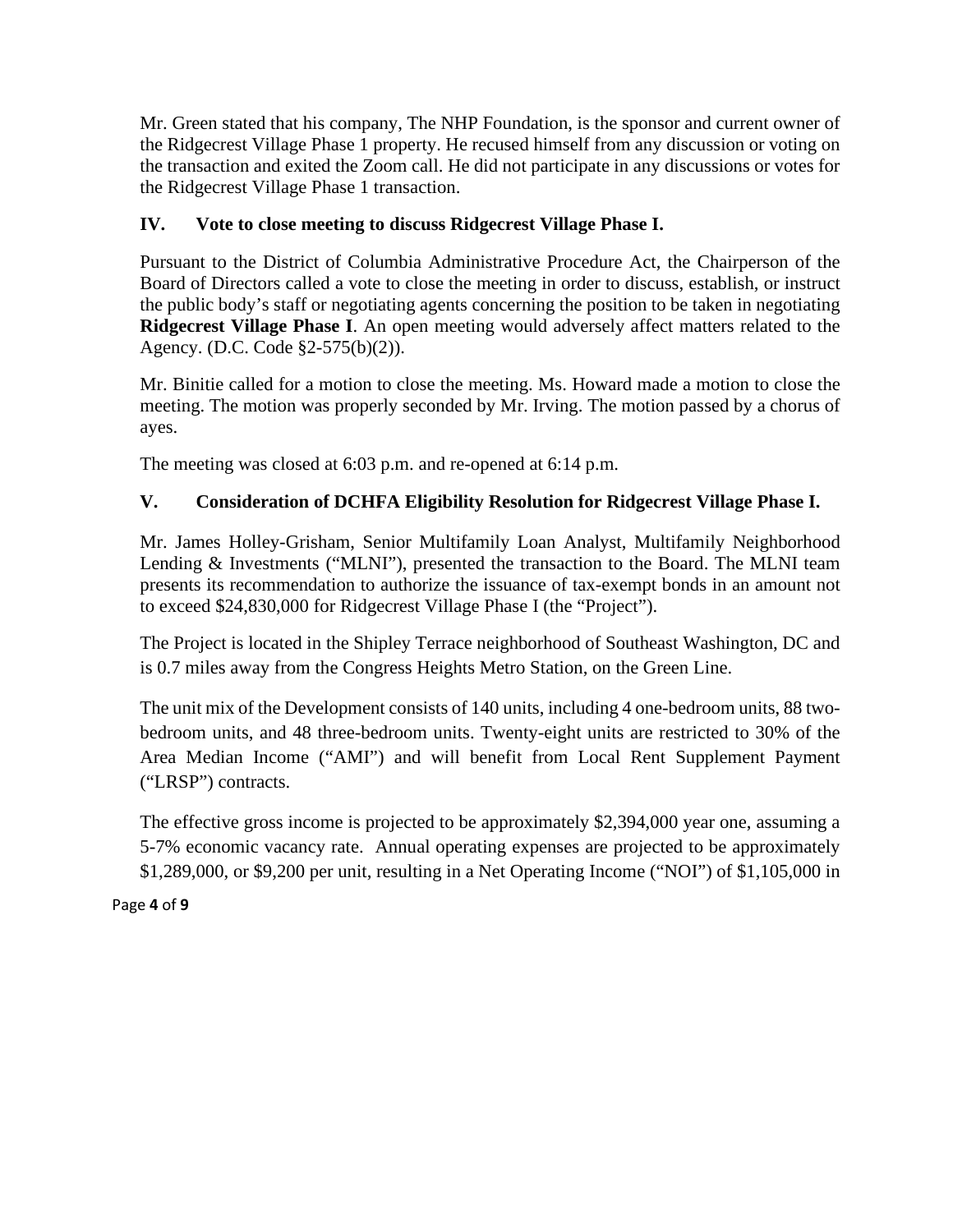year one of stabilization. The projected NOI supports a permanent mortgage of \$15.4 million dollars with a 1.17x amortizing debt service coverage ratio in year one.

The capital stack for the Development will consist of a Senior New Point Loan at \$15.4 million, District of Columbia Department of Housing and Community Development ("DHCD") Housing Production Trust Fund ("HPTF") funding at \$15.2 million. Federal low income housing tax credit ("LIHTC") equity at \$12.1 million, DC LIHTC equity at \$2.3 million, a deferred developer fee of \$1.6 million, and interim income at \$537,000. The total development cost is \$47.39 million or approximately \$338,000 per unit.

A Phase 1 was completed in December 2018 by KCI Technologies. The report identified two underground storage tanks that were removed from the site in the early 1990s, and two above ground storage tanks that are currently empty and will be used to back up the natural gas, if necessary. The report did not identify any significant environmental risks associated with the project.

The managing member for the Sponsor will be Ridgecrest Phase 1 Manager, LLC which is comprised of The NHP Foundation and Ridgecrest Tenants Association. The NHP Foundation will serve as guarantor for the Project and lead developer.

Other members of the development team include Hamel Builders as the general contractor, Studio K as the architect, and WC Smith as the property manager.

Mr. Holley-Grisham concluded his presentation and introduced Mr. Tim Pryor from the development team.

Mr. Binitie asked about the tenant engagement process and existing rents. Mr. Pryor described the Tenant Opportunity to Purchase ("TOPA") interaction for phase 1 and phase 2 of the project. The tenants executed a developer-tenant agreement, and the parties hold regular meetings related to the relocation process. The agreement includes points such as limiting the rent increases of current residents and preserving affordability. After redevelopment, the rent for residents that are not seniors or disabled will increase by no more than the Consumer Price Index ("CPI") plus 2%. Senior residents and those living with a disability will not experience a rent increase above CPI.

Page **5** of **9**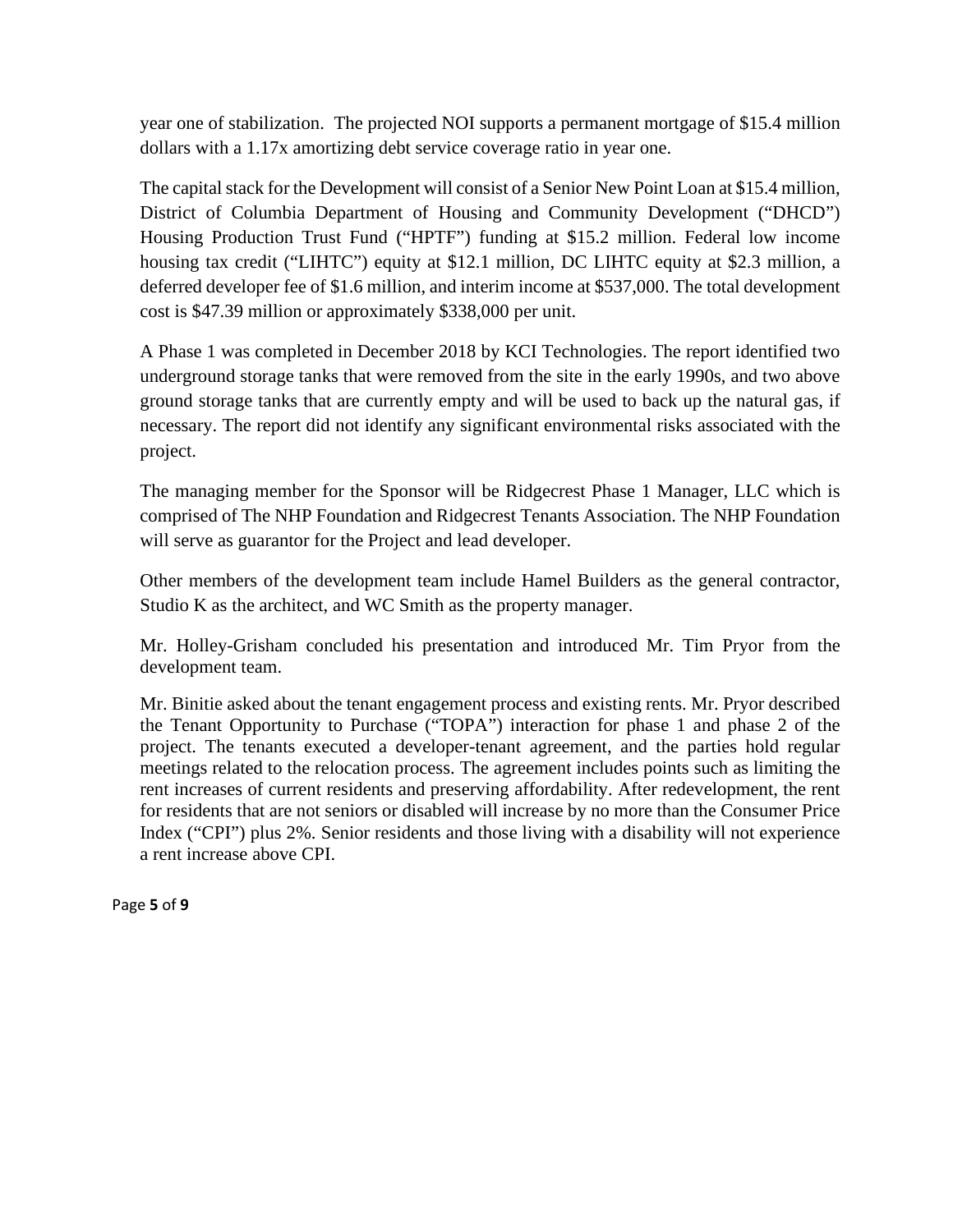Mr. Binitie inquired about the occupancy rate. Mr. Pryor responded that there are 17 vacant units and is projecting 42-50 vacancies once construction begins. There is a budget for temporary off-site relocation in the event that there are not enough vacant units.

Ms. Howard asked about environmental concerns and remediation in the common areas and stairwells. Mr. Pryor responded that there are not that many current common areas at the site. However, Mr. Pryor stated that they will be creating common space and after phase 1 testing, it was determined that there was a very low amount of asbestos removal needed in the common areas and stairwells.

There were no further questions.

Mr. Donald called for a vote to approve DCHFA Eligibility Resolution No. 2022-08 for Ridgecrest Village Phase I. Mr. Irving made a motion to approve the resolution and it was properly seconded by Ms. Howard. Mr. Donald took a poll vote because the Agency is reserving volume cap. The resolution was unanimously approved.

Mr. Binitie stated again that his company, Dantes Partners, is in business with Jonathan Rose and therefore, he will recuse himself from any discussion or voting as it related to Faircliff Plaza East.

Mr. Binitie also requested that the Agency revisit its construction management role on all projects and whether there is any value added in bond projects. He asked for a presentation and requested that other active developers weigh in.

Mr. Binitie exited the Zoom call. He did not participate in any discussions or votes for the Faircliff Plaza East transaction. Mr. Green re-entered the Zoom call.

## **VI. Vote to close meeting to discuss Faircliff Plaza East.**

Pursuant to the District of Columbia Administrative Procedure Act, the Vice Chairperson of the Board of Directors called a vote to close the meeting in order to discuss, establish, or instruct the public body's staff or negotiating agents concerning the position to be taken in negotiating **Faircliff Plaza East**. An open meeting would adversely affect matters related to the Agency. (D.C. Code §2-575(b)(2)).

Page **6** of **9**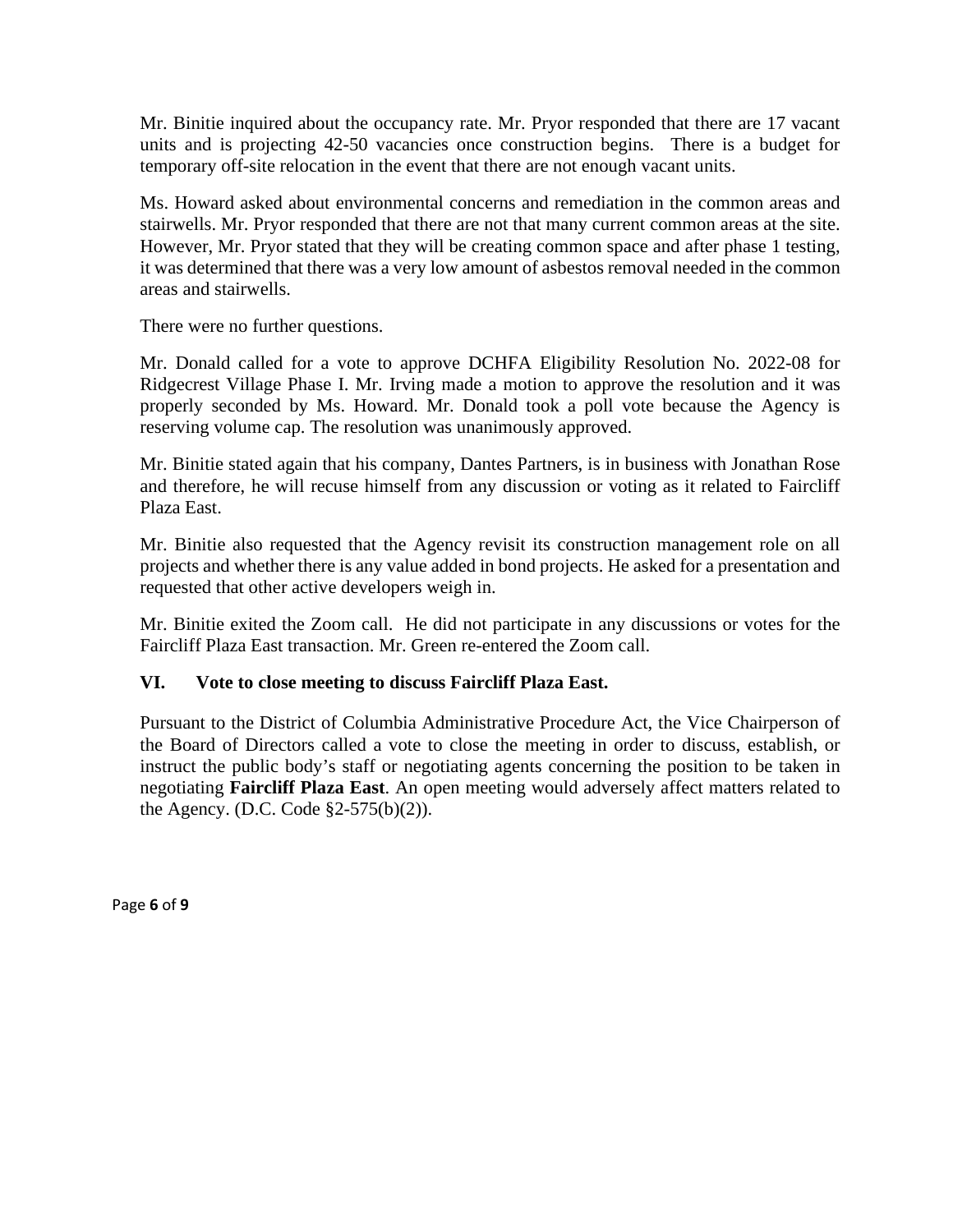Mr. Green called for a motion to close the meeting. Mr. Irving made a motion to close the meeting. The motion was properly seconded by Ms. Howard. The motion passed by a chorus of ayes.

The meeting was closed at 6:28 p.m. and re-opened at 6:45 p.m.

## **VII. Consideration of DCHFA Eligibility Resolution No. 2022-09 for Faircliff Plaza East.**

Mr. James Holley-Grisham, Senior Multifamily Loan Analyst, Multifamily Neighborhood Lending & Investments ("MLNI"), presented the transaction to the Board. The MLNI team presents its recommendation to authorize the issuance of tax-exempt bonds in an amount not to exceed \$56,285,000 for Faircliff Plaza East (the "Project").

The Project is in the Columbia Heights neighborhood of Northwest Washington, D.C. and is 0.3 miles away from the Columbia Heights Metro Station, which services the green and yellow line.

The unit mix of the proposed development will be 125 units with 46 one-bedroom units, 40 two-bedroom units, and 39 three-bedroom units. The 80 units restricted to 60% AMI will benefit from project-based Section 8 subsidy. The 9 units restricted to 30% AMI are Permanent Supporting Housing ("PSH") units with contracted LRSP rent limits.

The capital stack for the Development will consist of a DCHFA Risk share Loan for \$46.1 million, DHCD HPTF funding at \$8.8 million, Federal LIHTC Equity at \$37.6 million, Solar Investment Tax Credit ("ITC") funding at \$44,000, DC Sustainable Energy Utility ("DCSEU") funding at \$155,000, and a deferred developer fee of \$7.2 million. Boston financial will be purchasing the federal credits at \$0.96 cents per credit. The total development cost is approximately \$100 million or \$800,000 per unit.

The general partner for the development will be FPE MM Partner, LLC and consists of FPE Development Partner, LLC and THCAH – FPE LLC (a subsidiary of THC Affordable Housing) (formally known as Housing Up). The managing member, FPE Development Partner, LLC, consists of Somerset FPE Partners, LLC and Rose FPE, LLC.

Page **7** of **9**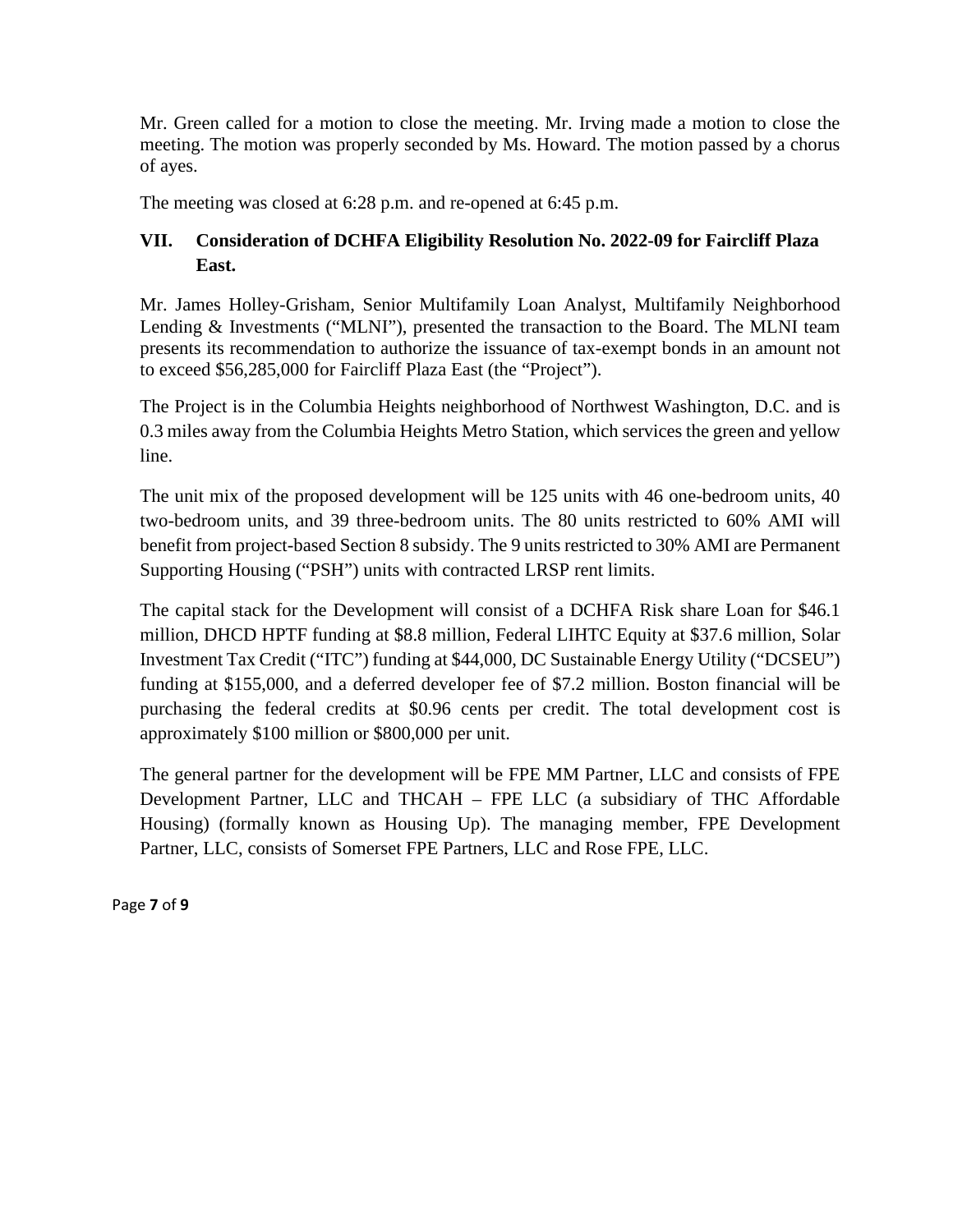Somerset and the Rose Company will serve as Guarantor for the Project and lead developers; THC Affordable Housing will serve as the non-profit JV sponsor.

Other members of the development team include John Moriarty and Associates, Inc as the general contractor, Eric Colbert and Associates as the architect, and Habitat America as the property manager.

Mr. Holley-Grisham then introduced Jim Campbell, Tom Sadlowski, Andrew Foley, Anya Kamara, Patrick McAnaney, Chapman Todd, and Phil Hecht.

Mr. Green asked for more insight regarding the relocation project, especially since there are many different buildings. Mr. McAnaney provided detail regarding how Housing to Home is assisting with the relocation and consideration is being given for school aged children, jobs, and transit access. Additionally, there is a U.S. Department of Housing and Urban Development ("HUD") pass through contract that will inspect the relocation units. There will also be a long-term resident services program upon completion of the project.

Mr. Green asked if all the residents have the irrevocable right to return to the property. Mr McAnaney responded in the affirmative.

Mr. Irving stated his familiarity with the neighborhood and asked how the project is going to get the tenants to return once they are temporarily moved to another location. Mr. McAnaney stated that he appreciates the concerns and that not only are they offering the right to return, but they will be facilitating the return, similar to what was conducted in the Portner Flats transaction.

There were no further questions.

Mr. Donald called for a vote to approve DCHFA Eligibility Resolution No. 2022-09 for Faircliff Plaza East. Mr. Irving made a motion to approve the resolution and it was properly seconded by Ms. Howard. Mr. Donald took a poll vote because the Agency is reserving volume cap. The resolution was unanimously approved.

### **VIII. Other Business.**

There were no other business matters.

# **IX. Executive Director's Report.**

Page **8** of **9**